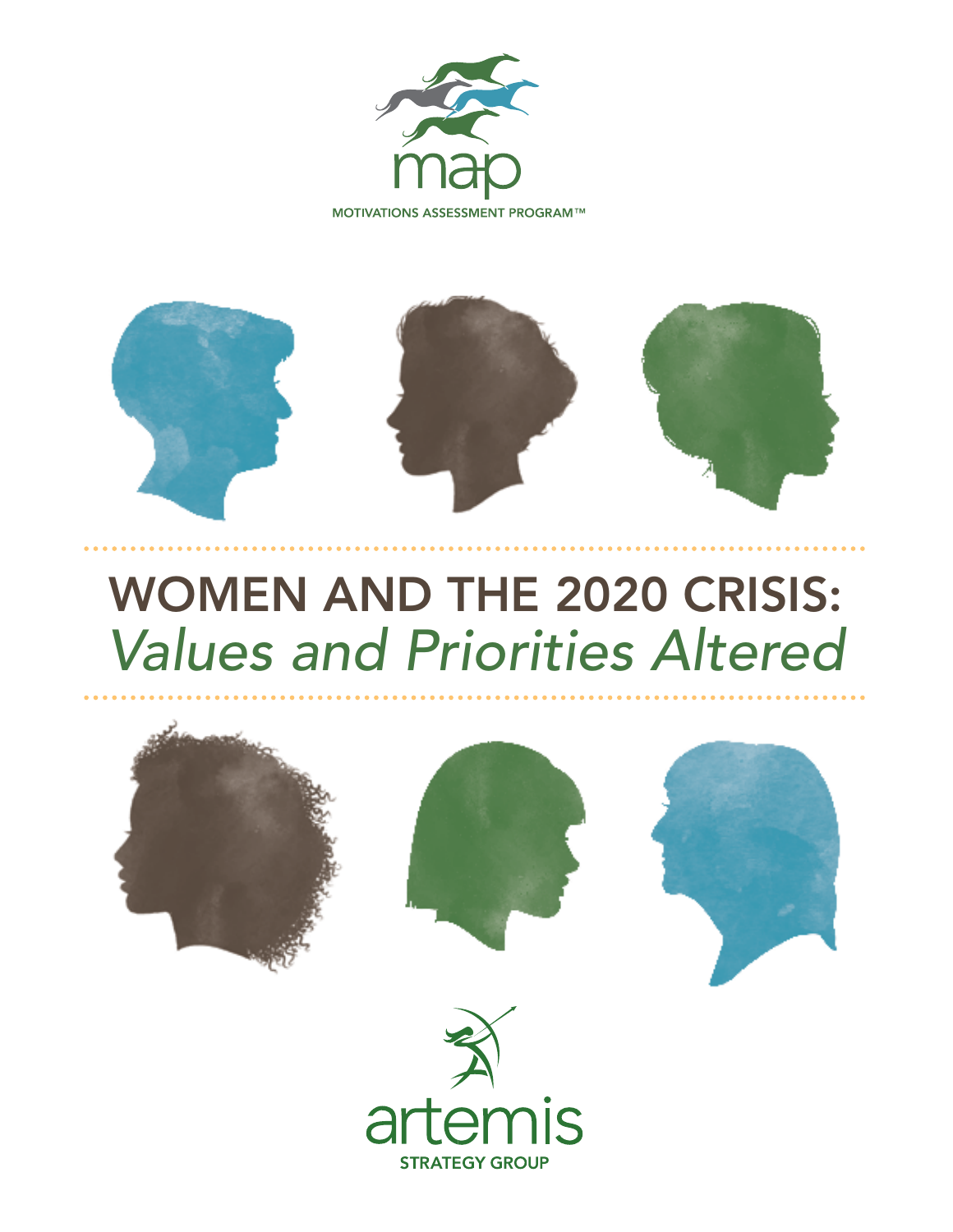

## LIFE DISRUPTED

Maya\* is a young woman with a healthy toddler, a supportive husband and a good job in the southern U.S. The COVID-19 pandemic and financial crisis shook her confidence in her job and made her rethink her housing choices. She is also concerned she may have to cut back on helping her parents both physically and financially

because she was laid off from her job, and she chooses to isolate from her parents to keep the family safe. Maya is feeling anxious and worried about protecting her family.

#### $\bullet$  *I felt secure with my job before but now I feel anxiety.*  $\bullet$

Like Maya, all Americans experienced a jolt to their lives due to the COVID-19 pandemic and the economic aftermath. We conducted interviews with 31 women with a mix of ages, incomes, races and ethnicities in June 2020. At that time there were about 2.5 million cases of COVID-19 in the U.S., over 120,000 Americans had died from the disease and about 35 million people had filed for unemployment. Americans were experiencing challenges to reopening as "Stay at Home" orders were being lifted, and people were making decisions about whether it was safe to be with friends and family, let alone go shopping or physically return to work.

Like the disease itself, the pandemic has affected women across the U.S. differently. Some experienced relatively little impact while others' lives have been completely disrupted.

Artemis completed in-depth interviews in June 2020 with 31 women across the U.S. of different ages, races, ethnicity, income and family situations. All described how the pandemic and resulting economic crisis has impacted their lives, for some in profound ways. This will be followed by a quantitative study among a broad group of Americans that will identify how longerterm values and life motivations are shifting as a result of the changes the world has experienced in 2020.

This paper dives into what women are thinking and doing right

now. We explore how, for many, the pandemic accelerated big and small life decisions, and how it shifted priorities — some for the long term.



We can think about women having three types of experiences as a result of the crisis. The biggest group are those who experienced a reconfiguration of their life events and priorities. Maya, above, is one of these women.

*\*Names changed to protect confidentiality.*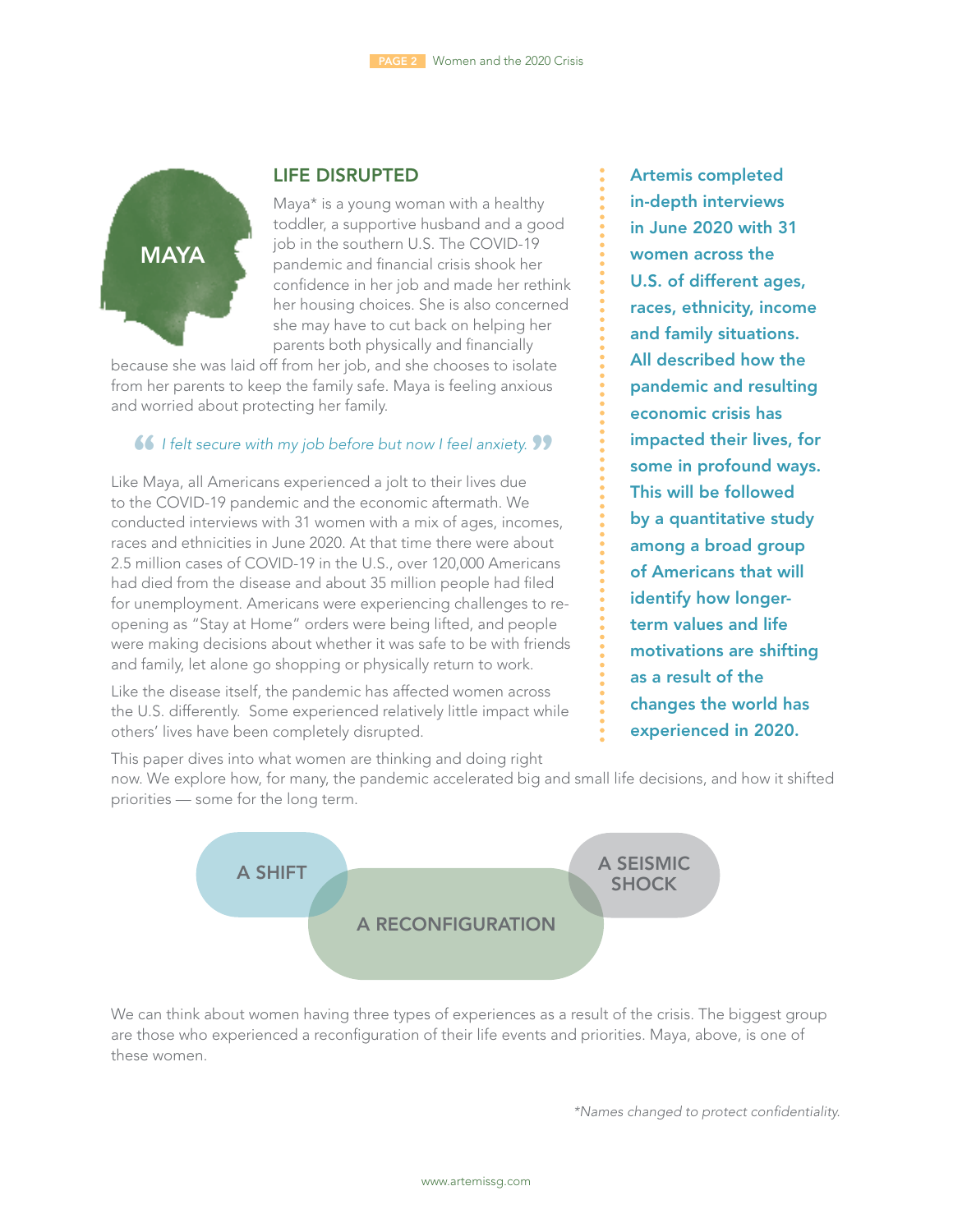## A Shift

Those who experienced "a shift" describe a somewhat subtle impact. During the early days of the pandemic several switched to work from home, they "sheltered in place" and eliminated social activities. They are experiencing sadness and loneliness, but they admit they have it better than most.

## **66** We lost some money in the stock market, but I think *everyone did.* " *— Boomer*



Gayle is a well educated women in her early 50's on the east coast who has concerns about the economy overall and the turmoil the U.S. is experiencing. She was planning to find a new job and feels vulnerable because of the pandemic, but expressed some confidence that she will find her way through this. She had more time this

Boomer: Born between 1946 and 1964. Currently between 56-74 years old (71.6 million in U.S.)

Gen X: Born between 1965 and 1980. Currently between 40-55 years old (65.2 million people in U.S.)

Millennial: Born between 1981 and 1996. Currently between 24-39 years old (72.1 million in the U.S.)

*Source: www.kasasa.com*

summer due to the pandemic so she focused on personal goals.

*If's very important to me to use this time to achieve some goals I had in mind when the pandemic started. Finishing courses I was taking. Reading up. Writing more. Those things are important to me because they're important to my life. The pandemic made me feel like I have* more time to do those things.

## A Reconfiguration

Like Maya, about half of the women we talked to have experienced change in multiple facets of their lives, most relating to their work and financial situations. Many of those employed began to work from home, and several expressed concern about the future stability of their job or even their company.

One woman is worried about going back to work:

 $\bullet$  I'm supposed to go back to teach in the fall, but I don't want to be in the classroom with *students. They're always sick. Doesn't feel safe to be in the classroom. I may retire early so I don't have to go back.* " *— Boomer* 

Some were forced to make considerable lifestyle changes for themselves or their families.

## **66** It's changed the conversation around college for my son, which, you know, it's nerve *wracking… So, I'm really, really pushing the community college for two years as opposed to a four-year state school.* " *— Boomer*

Some say the crisis has encouraged them to make big life decisions sooner than anticipated. One woman described how she and her partner were saving money so they could both quit their "corporate" jobs to start their own business. The pandemic solidified their decision to make that change because she had always felt a lack of alignment of goals with her large employer and the crisis made her assess her values more closely. She's now focused on reducing spending and saving even more to make this change faster than originally planned. Other research we have conducted finds that some people are retiring earlier or later than anticipated due to changes tied to COVID-19 and its aftermath.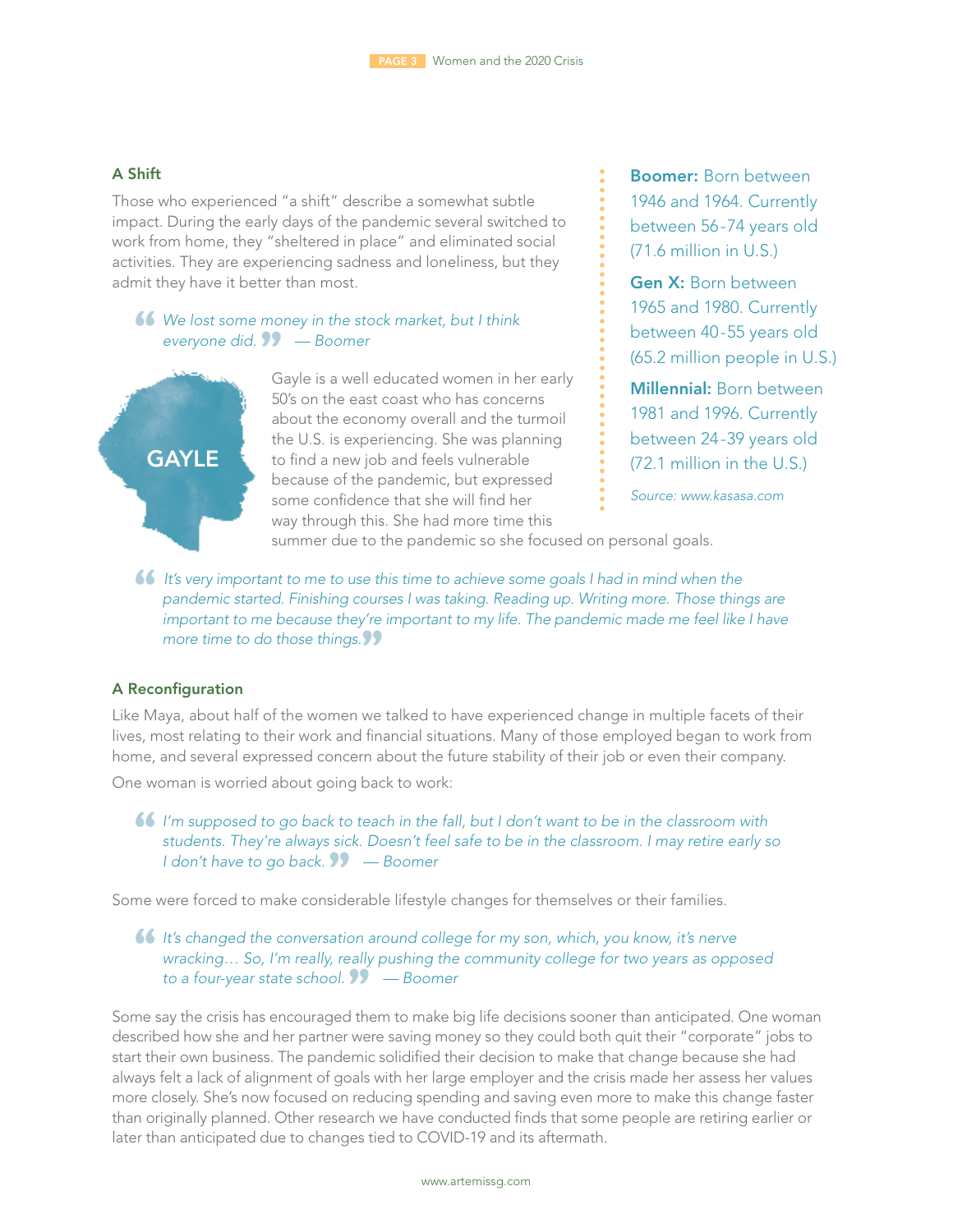

#### A Seismic Shock

About one-third of the women experienced complete upheaval in their lives because of the crisis.

Lauren is a single mother in the south with three children. She started a photography business a few years ago. The business was just taking off, but now she has no income from it. As she put it:

## " *2020 was looking to be my best year in the business. Everything was great and going smoothly until March. Now I have no income.*

Her financial situation is uncertain, even dire, but she focuses on embracing what she has, living life simply and modeling this for her children.

 $\bullet$  I've learned through all of this, that I need to be at peace with where I am, but still attaining *my goals. I learned that I'm not in control. I need to go with the flow. I can't stress over it. I* have to be here, happy, and be present for my kids. Focus on it day-to-day, be happy *I* have a roof over my head, a car, etc. **99** 

Some women lost their livelihoods and are uncertain whether they will get a job anytime soon because the economy in their area has been decimated or their skills are no longer in demand.

" *As far as my financial life, I'm definitely less in control of it now… I don't know when or how I'll be able to get a job because I don't want to sacrifice my health by being in a restaurant,* which is a lot of contact with other people. **II** — Millennial

Others are feeling significant stress and barely keeping their heads above water. A couple are on the verge of being homeless.

**66** I'm just trying to cling like a barnacle to the sinking ship.  $\bullet \bullet$  — Gen X

## WOMEN'S UNIQUE RESPONSE TO THE CRISIS

We've found through multiple studies that there are more similarities than differences between men and women in how they handle their money. As part of our intent to understand women's perspective on the COVID-19 crisis, we asked them how, if at all, they feel their experience is different from that of the men in their lives. Three areas stand out.

## Vulnerabilities Exposed

Women are more financially vulnerable than men in the U.S. today. The wage gap is well documented: women make less money than men on average. The gap is even larger for women of color than for white women. Plus, women have less money invested. On average women invest only \$0.32 for every \$1 men invest: Ellevest identifies this as the Gender Wealth Gap.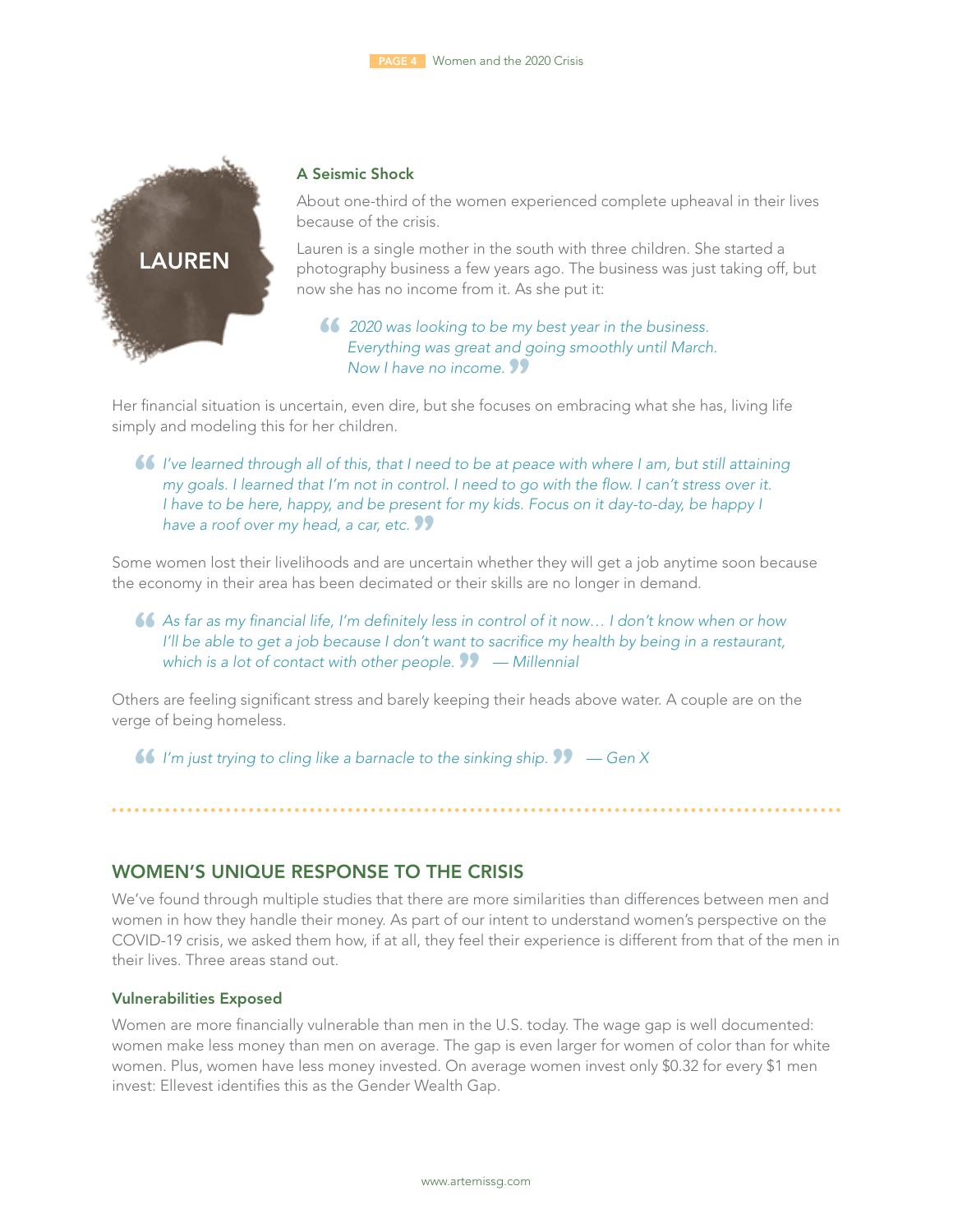The crisis has exposed these disadvantages and added even more financial burdens. Women have lost jobs at a higher rate than men, and, because women still take the lead on childcare no matter their family configuration, those who are in the throes of motherhood are facing caregiving challenges.

- $\bullet$  1 think the pandemic has exposed a failure in our system for women. A false sense of *security. Changes haven't been made that we thought were there. Women and people of color have lost jobs more than others. That's a flaw in our system.* " *— Boomer*
- " *All of the crises are related. Women are in more precarious positions in a workplace*  anyway. Failure to move up to management, last ones to be recognized at work. You only *have to be a women with six friends to hear that from 50% of them.*  $\mathbf{?} \ \ -$  Boomer

Some describe feeling more time pressure to save for retirement because they hadn't saved enough, and the crisis has made them aware of the need for emergency savings as well as long-term retirement savings.

Many women have found that any sense of financial security they had has taken a beating.

**66** I have never worked so much but it feels far more strategic. Perhaps the fear of losing *my work, and thereby my home, is huge, comparatively speaking. I am not sure anyone is putting this pressure on me, but the anxiety created by the ongoing situation in the country seems to be impinging on my sense of financial security.*  $\mathbf{?} \cdot \mathbf{?}$  *— Boomer* 

#### Imbalances in Caregiving

Women typically have more responsibility for family caregiving, whether that involves caring for children or elderly relatives. Single mothers are bearing the brunt now as many must homeschool their children while also holding down a job.

- $\bullet\bullet$  Women have to consider everybody, especially if they have families. They worry a little bit more *because they want to make sure everybody's healthy and well taken care of.*  $\mathcal{D}$  — Gen X
- " *Absolutely it's falling on the moms, just as it always does. Forget equality. It's still the moms who get stuck and have to make alternate plans.* " *— Millennial*

#### Deeper Emotional Impact

Many women say they are feeling strong emotions that are more sustained and deeper because of the swirl of events surrounding the pandemic. Several say they embrace these powerful emotions as natural and healthy, even if difficult.

It is important to understand these responses because, regardless of gender, emotions are the gateway to our deeply held values. Emotional consequences of experiences feed directly into what motivates us to make both small and big decisions, such as what to eat for dinner, whether to wear a mask to the grocery store, which person to hire as a financial advisor, whether to switch jobs or what house to buy.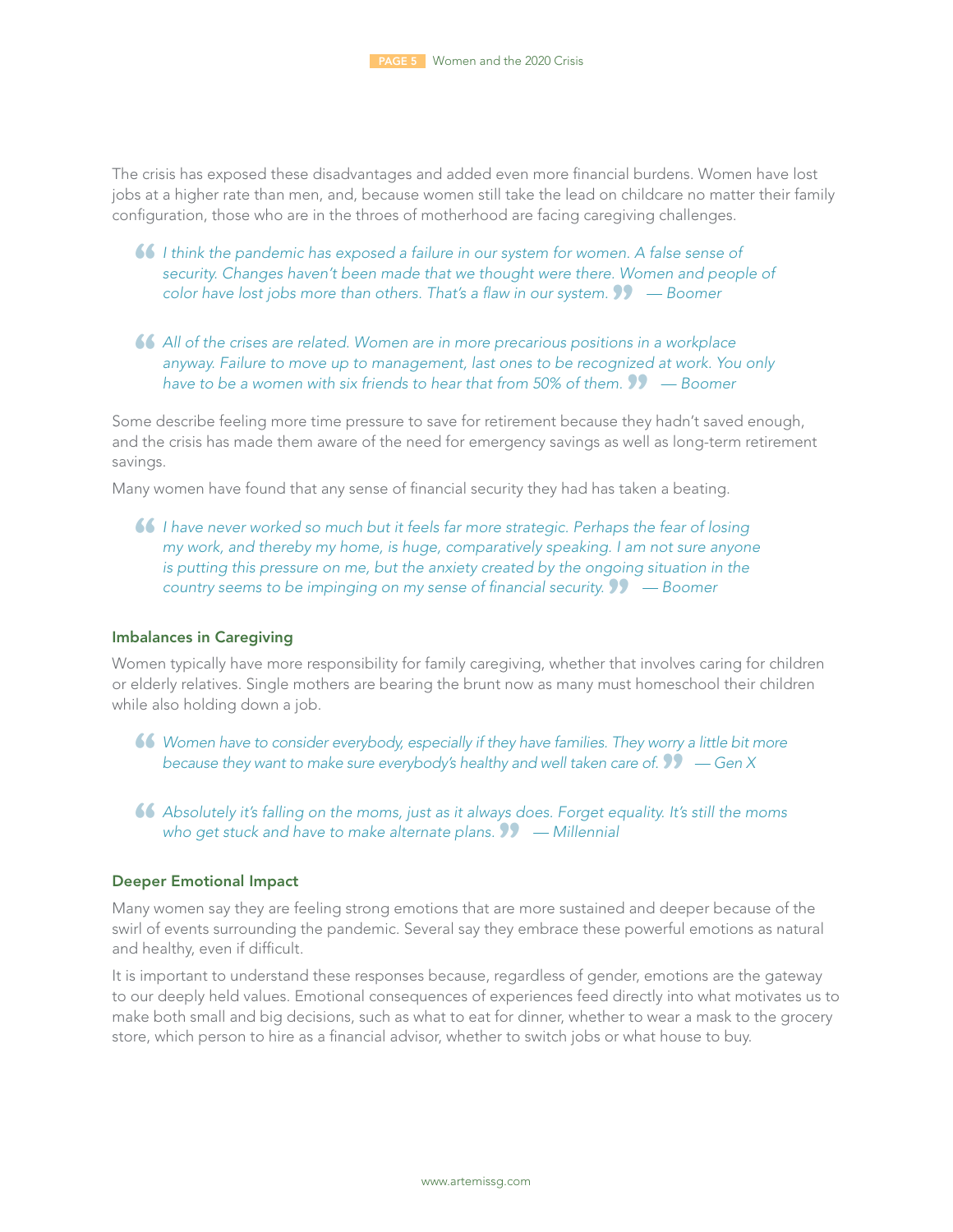A few powerful emotions emerge:

• Lack of Control | The nearly universal sentiment resulting from the crisis is lack of control. A pandemic followed by a financial crisis followed by social protests and prolonged tensions, all on the cusp of a Presidential election, has heads spinning.

 $\bullet$  I don't know how to think about it exactly because a lot of it is out of our hands and up in *the air and changing all the time.*  $\mathbf{?} \bullet \mathbf{?}$  *— Gen X* 

- Trepidation / Angst / Fear I There are gradations of fear depending on circumstances and how much women's lives have been impacted by the pandemic. Nearly all women expressed some form of fear for both their health and their financial situation.
- **Gratitude | Some women described a deeper sense of gratitude for what they have. Lauren,** mentioned earlier, who has significant financial concerns, found that she is simply grateful to have her children at home, a car in the driveway and a roof over her head.
- Connecting with Others | Some introverts described social distancing as a quilty pleasure, but most women really miss the human connection. One woman explains how it shifted her priorities:
	- " *The situation exposed to me that I didn't prioritize making connections with friends and family as I should have. I was more caught up in being busy, and I honestly feel like everybody was. This slowed me down and makes me realize that's actually a priority that needs to be number one.* " *— Millennial*

## LONG-TERM SHIFT IN HIGHER VALUES

The pandemic fallout has led women of all ages to place greater importance on financial security, regardless of their socioeconomic status. Most women say it's more important to focus on protecting as well as growing their financial resources during this uncertain time.

## " *…I'm really considering how to grow [my money] once I do get income. Can I invest in something and turn it around?*  $\mathbf{?7}$  – *Gen X*

Most also have placed greater emphasis on relationships during the pandemic, both by protecting their families and maintaining social connections. At the same time there is a shift away from seeking an exciting and adventurous life toward greater acceptance of one's life and circumstances.

This doesn't mean that women aren't still making time for fun; several pointed out the importance of creativity and finding joy.

VALUES are the guides people use to determine the worth or importance of aspects of their lives.

- Values are stable and can be used to evaluate future events
- Values include things like: Peace of Mind, Financial Security,
	- Family Love, Sense of
- Belonging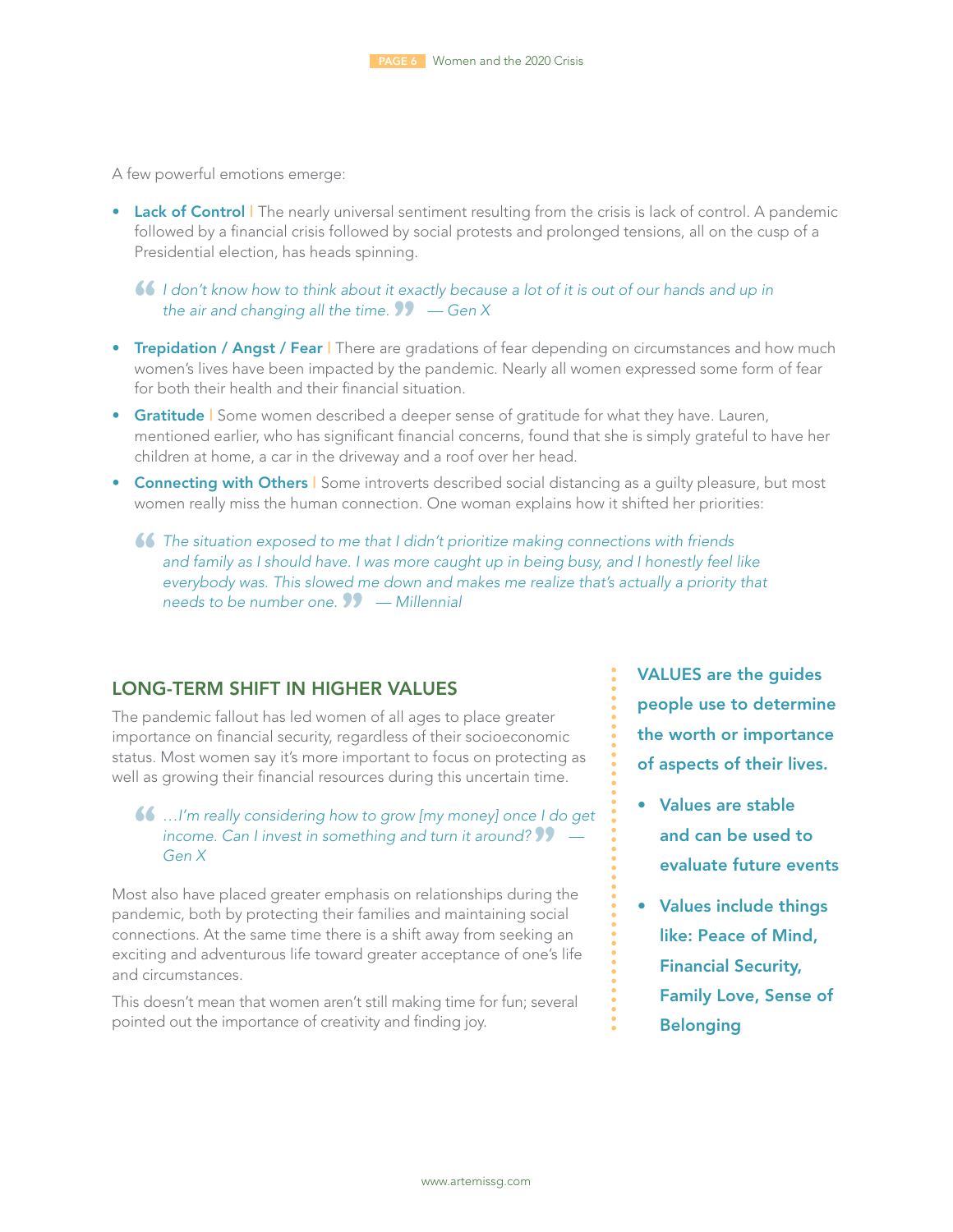## MORE IMPORTANT NOW

- Financial security: Protecting or saving financial resources as well as growing them
- **Protecting family**
- Connecting with family and friends
- Being at peace with life and circumstances
- Living a healthy life

" *…hearing about so many unemployed, how quickly things can take a turn. I'm being more cautious about spending and saving so I can provide for myself. — Gen X* "

# EQUALLY IMPORTANT NOW

- To be in control over the direction of one's life.
- Having a good time; making time for fun
- Living a healthy life

## LESS IMPORTANT NOW

• To be adventurous and take risks; to have an exciting life

**66** I'm concentrating on my *health more now. Not just because of the virus – being home, I need to*  **be more active. <sup>1</sup>** *— Boomer*

When women are asked what is resonating most for them right now, not surprisingly the emphasis is on safety and security.

- Half say they are most focused on either protecting family or living a healthy life.
- Slightly fewer say it's about financial security saving or protecting financial resources or attaining important career goals to provide greater security for themselves and their family.

These elements of security are tightly linked, especially for the most vulnerable, for whom financial insecurity can pose direct health risks. One Millennial mom explained how attaining greater financial security would better protect her family by enabling her to move from an apartment to a single family home, which would provide adequate space for social distancing.

**66** One of the things we learned from this situation is that we need a home. It has been so *painful to stay here in an apartment… Maybe if I had known this was going to happen, we would have developed more credit, because here in the United States everything is about credit and our problem to get a home is that we don't have enough credit. So, the most challenging thing has been the space for us.* " *— Millennial*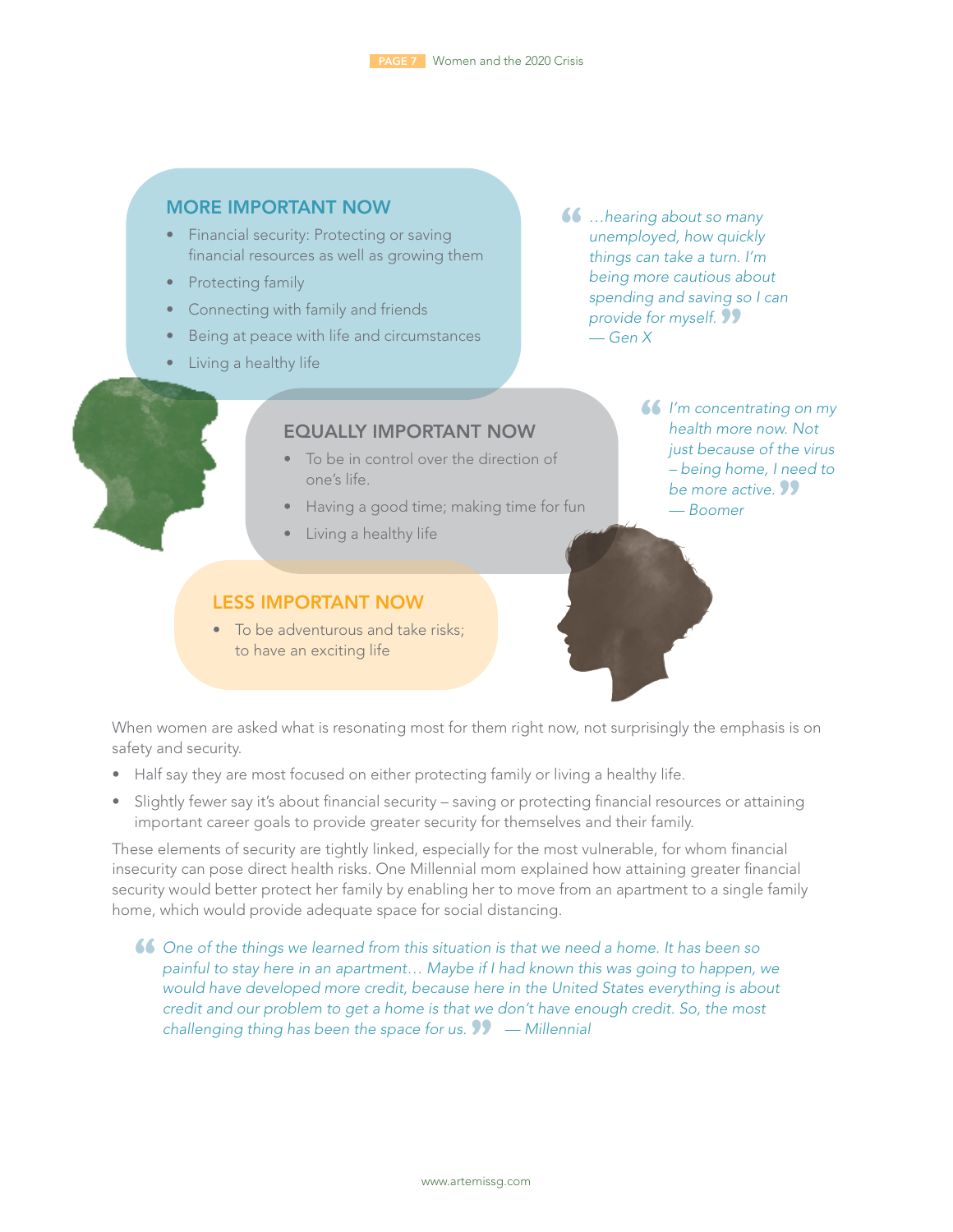# ACTIONS WOMEN ARE TAKING

#### 1. Focusing on Financial Preparation

Many admit they lack confidence in their financial knowledge and decision-making ability in this time of crisis. Market volatility creates uncertainty; for some their lack of confidence is magnified by isolation and the confusing and often contradictory information about COVID-19 and the impact on the economy.

The crisis has spurred some women to work on strategically managing their finances. They were floating along thinking that one day they'd make the big decisions they were putting off, and the crisis made them realize they need to be more on top of managing how they earn their money, what they own and what they owe.

## **66** Finances feel like a puzzle to me sometimes. How do I know that I'm doing the right thing, *because I feel like I hear so many different things. I know it's about finding the right pieces that fit for my goals, but it can be difficult to know where to begin.* " *— Gen X*

Those who take a strategic approach to managing their finances and careers find themselves in the best position to weather an unpredictable crisis such as COVID-19 and the associated economic fallout.

- **16** I've found that having a good plan taking the time to budget/diversify/re-allocate my finances, having the discipline to save and invest, being willing to accept the right amount of *risk — has been key to slowly building financial security despite the uncertainties of life. — Millennial* "
- $\bullet$  I have always made good financial decisions but have been in a tight spot financially for a *few years. I feel if I don't stay a few steps ahead and anticipate challenges/roadblocks that I* could really be in trouble financially.  $\mathbf{P}$  – Gen X
- $\bullet\bullet$  With my distaste for vulnerability, I'd like to reach my financial goals more quickly. I want to *expedite my saving more.* " *— Millennial*

## 2. Embracing Optimism

Regardless of the magnitude of the impact of COVID-19, most remain hopeful, feeling fortunate and grateful for what they have. These women find hope in the support of others, government assistance, faith, their employment or simply their own resourcefulness and willingness to soldier on in difficult times.

## **66** Through hard times everyone must come together and unite, be kind, show love and *compassion and be willing to help others out.* " *— Gen X*

Some, while experiencing financial challenges or inadequate compensation, are focusing on striving for better results and improvements in the future.

**66** Financially, I have been underpaid... so I am reaching, scaling, but always moving upwards *and finding a way to make it work.* " *— Boomer*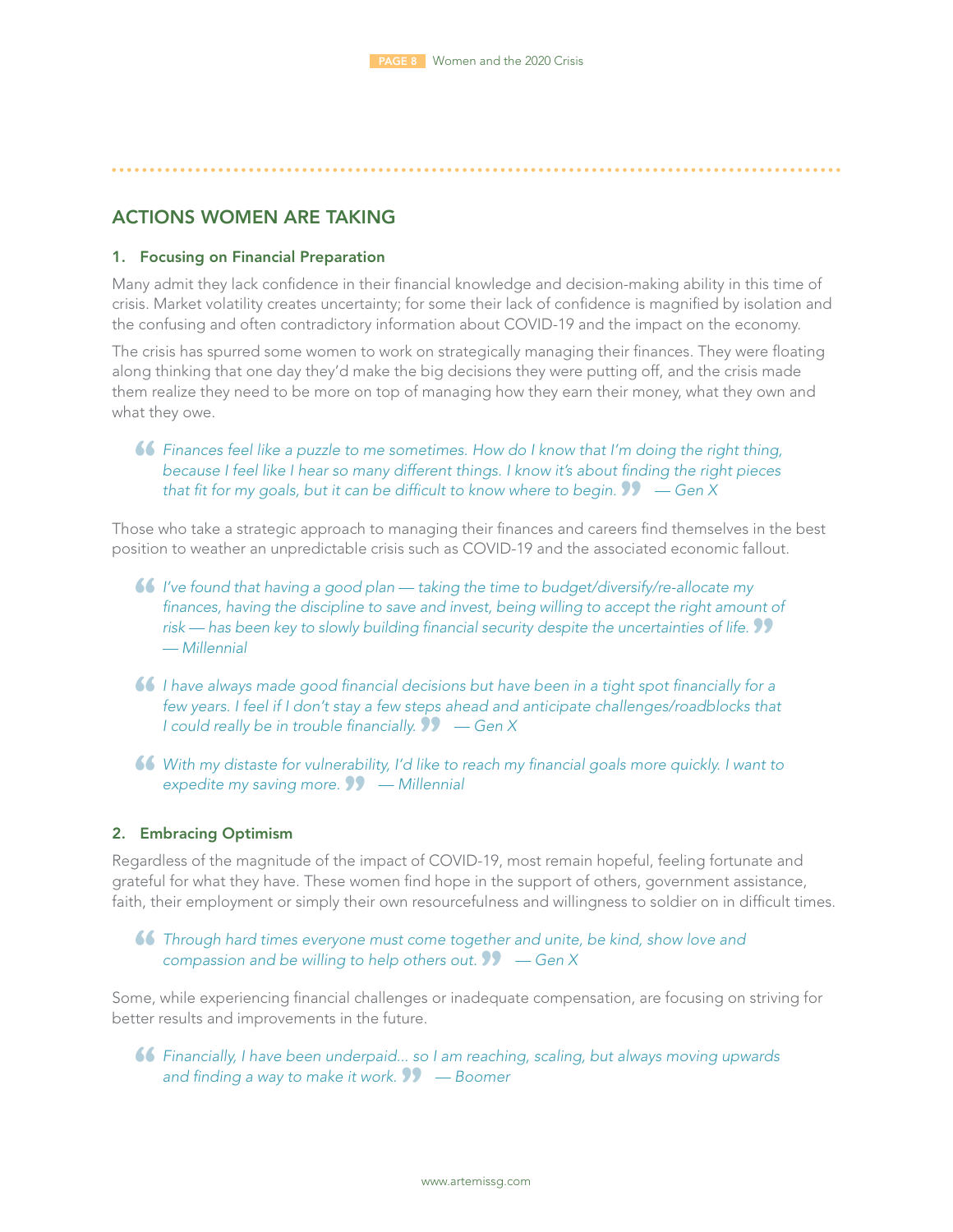

# VALUES AND PRIORITIES HAVE CHANGED

## " *COVID-19 has cut up the seams of our society.* " *— Boomer*

The series of crises has exposed flaws in our social system. Women are more vulnerable financially due to existing wage and wealth gaps, and the uneven employment shocks during the economic fallout after the initial crisis have exacerbated the situation.

As a nation we are now more aware of physical vulnerabilities: the risk of disease, the cost of care and the worry of care not being available to all who need it. Women in particular bear the burden of managing healthcare for their household, so they feel the brunt of the worry.

The pandemic experience has raised the significance of financial preparedness and, particularly for women, the emotional ramifications of a lack of financial security.

A dichotomy is emerging: Americans seek both personal independence but also a sense of community. We realize now how much we rely on other people and organizations for physical and emotional needs. Humans have a very strong need for personal connection and this research reveals that some are shifting priorities so they can maintain or grow relationships. At the same time, some people are focusing on shoring up their personal resources (saving more money, planting gardens, buying generators) with a goal of relying less on infrastructure.

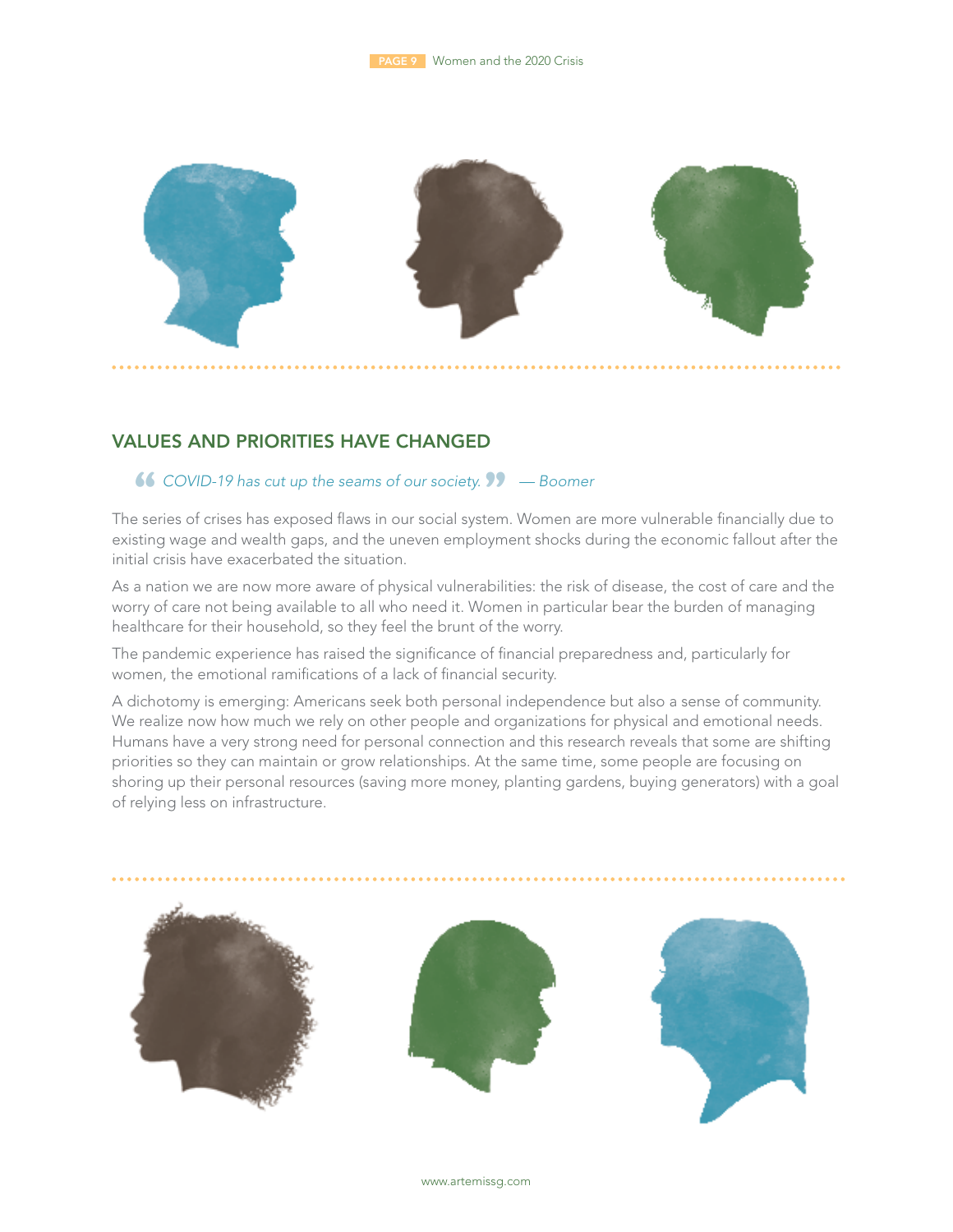The crisis has spurred a shift in personal priorities and accelerated important life decisions. This worldwide tectonic event will have a lasting impact for those alive today and for generations in the future. It's been hard, and it's not over. But this research points to some longer-term shifts in priorities that give us hope.

*If this teaches us anything, we see how little we need in order to be happy.* $\bullet \bullet$ *— Millennial* 

| <b>WE ARE MOVING</b><br><b>AWAY FROM </b>                | <b>AND MOVING TO </b>                                                                                       |
|----------------------------------------------------------|-------------------------------------------------------------------------------------------------------------|
| Living independently/away<br>from family                 | Rethinking the financial impact<br>of housing, renting vs. owning,<br>or living closer to loved ones        |
| Emphasis on work<br>and being busy                       | Prioritizing closer connections<br>with those we care about                                                 |
| Focus on self                                            | Awakening to the needs and<br>importance of a broader community                                             |
| Short-term thinking<br>and spending                      | Saving more, emphasis on<br>long-term financial preparedness                                                |
| Taking health for granted                                | Being grateful for being healthy                                                                            |
| Waiting to make a job change<br>or other big life change | Being energized or motivated to<br>make the changes sooner and to more<br>strategically manage one's career |
| Seeking an exciting life                                 | Embracing what life holds now;<br>trading excitement and entertainment<br>for protecting loved ones         |